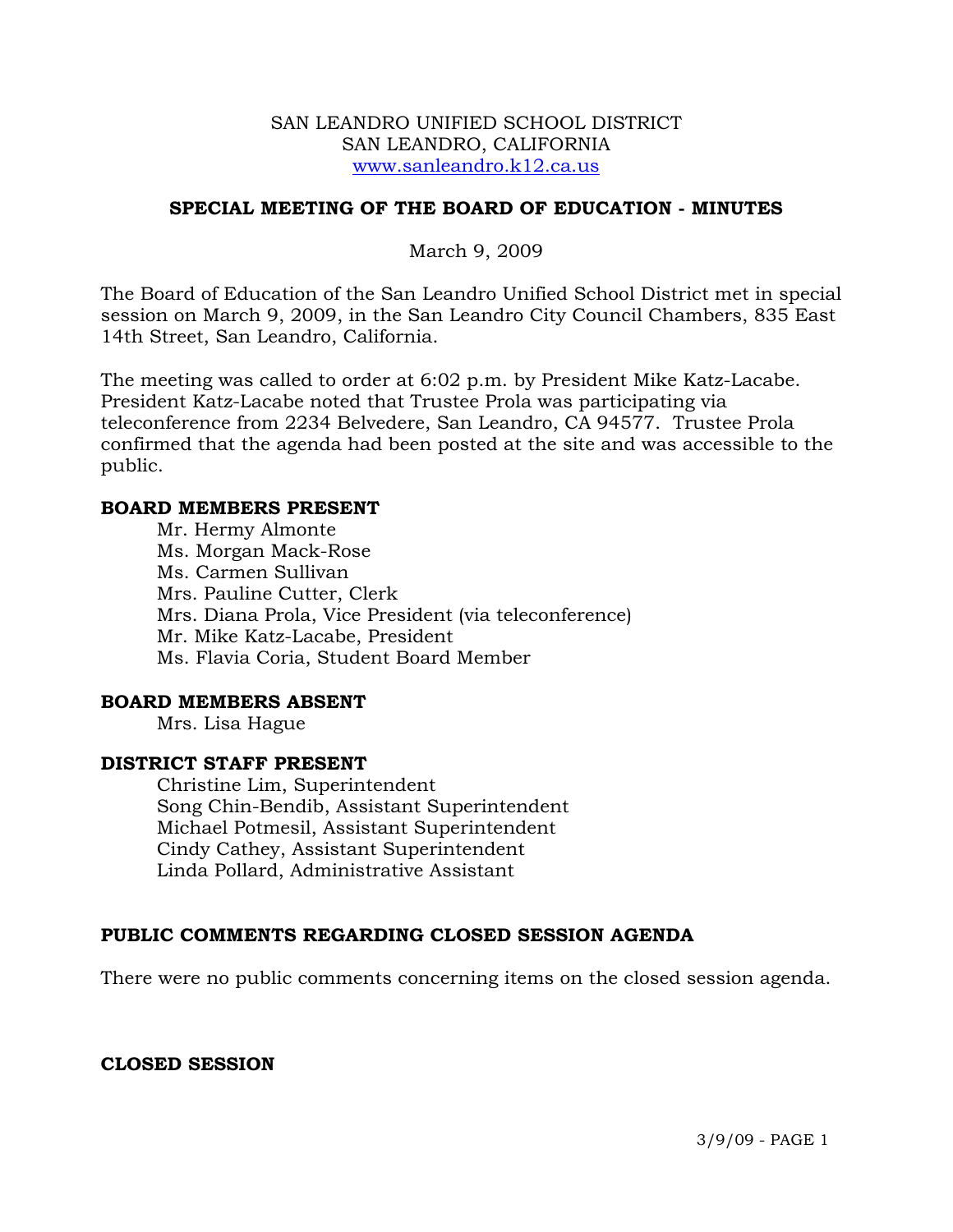At 6:03 p.m., the Board went into closed session for Conference with Labor Negotiator pursuant to Government Code Section, 54957.6. The closed session was adjourned at 7:03 p.m.

The Board returned to open session at 7:05 p.m. with the Pledge of Allegiance to the Flag. President Katz-Lacabe said the Board had been in closed session where no action was taken.

# **APPROVAL OF AGENDA**

On a motion made by Mrs. Cutter and seconded by Mr. Almonte, the Board approved the agenda for the special meeting of March 9, 2009, by a 6-0 vote. Trustee Prola voting via teleconference. Trustee Hague was absent.

# **PRESENTATIONS**

- ∗ Staff presented recent highlighted information on **The New State Budget: Revising Your Budget and Programs**, drawn from two sources, School Services of California and Total School Solutions. The presentation included information on the requirements for the Public Hearing (scheduled for the March 17, 2009, Board meeting), and the District's plan in response to this information. Highlights included:
	- The Budget continues to rely on one-time revenues from borrowing to maintain ongoing programs
	- Six propositions have qualified for the May 19, 2009, statewide special election ballot – the first three: Proposition 1A: State Finance; Proposition 1B: Education Finance; and Proposition 1C: California State Lottery are most significant for local educational agencies (LEAs). Proposition 1D and 1E focus particular purposes to supplant General Fund Activities; Proposition F: State Officer Salary Increases was pulled from this ballot, but will appear on the June 8, 2010,ballot.
	- Highest priority is to complete the 2008-09 Second Interim Report accurately and on time by March 12, 2009
	- At the next regularly scheduled meeting on March 17, 2009, there will be a public hearing on flexibility transfers of categorical funds to the General Fund Unrestricted as allowed under the Budget trailer bill SBX34, which states "The school districts and country offices of education would be required, at a regularly scheduled, open, public hearing, to take testimony from the public, discuss, and approve or disapprove the proposed use of funding…"

 Following the presentation, concerns were raised and clarifying questions asked regarding the emergency Reduction in Force (RIF) interpretation, the federal stimulus money, Tier III fund balance,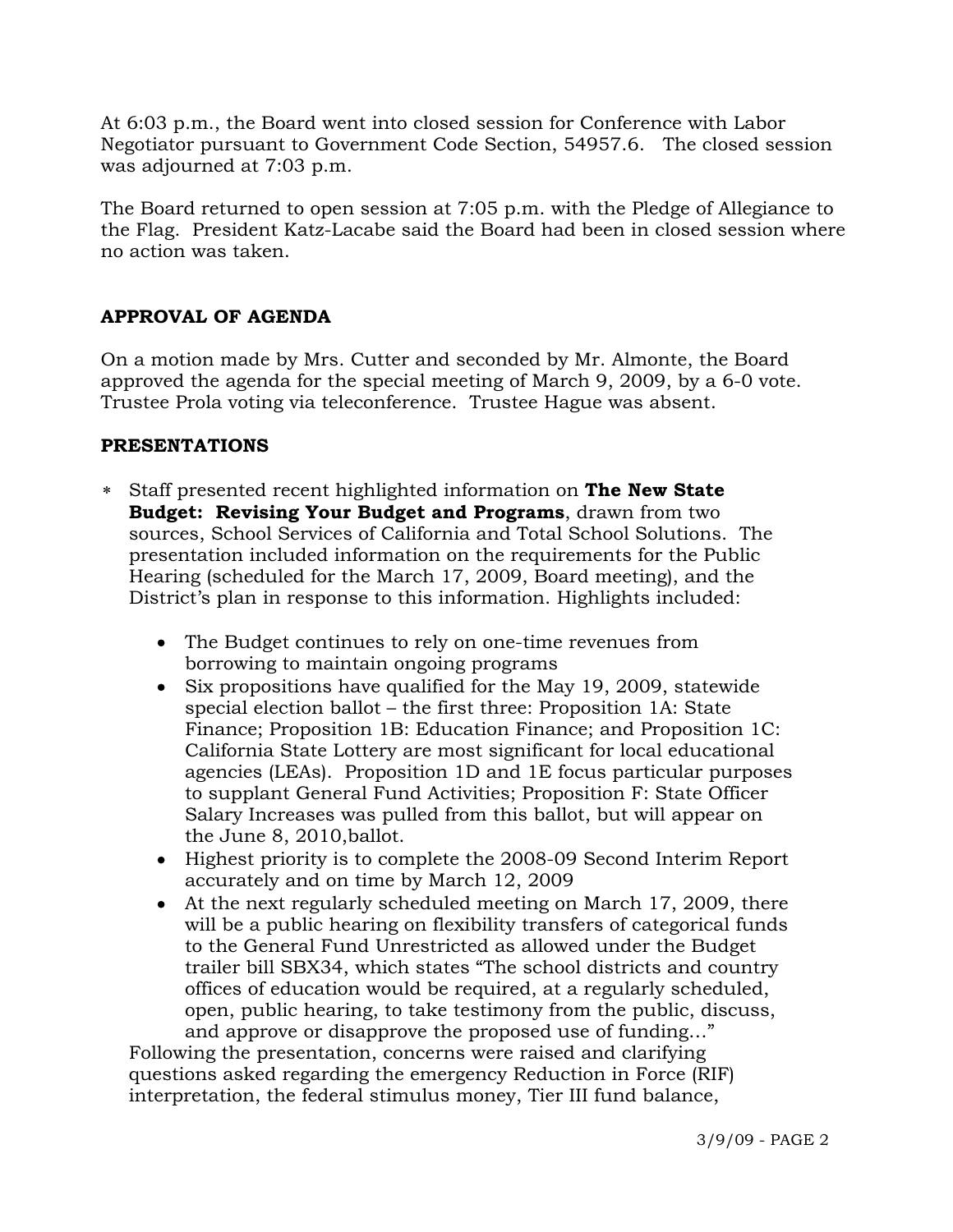and the possibility of additional cuts June 8 with the May Revise.

 The Board agreed that the District should plan for the worst case scenario. Having said this, it was the consensus of the Board to consider the \$4 million in cuts, which was proposed at the March 3, rather than the proposed \$3 million.

# **PUBLIC TESTIMONY ON NON-AGENDA ITEMS**

None

# **REPORTS**

- 1) Correspondence Clerk Cutter reported receipt of the following emails from March 2, 2009 – March 7, 2009: From Patty Fishbaugh regarding correction to subject: budget cuts and restoration list; from Marilyn Watson regarding budget cuts – counselors cutting choices; from Anjali Atal-Gupta regarding proposed budget cuts to San Leandro schools; from Maureen Forney regarding give priority status to keep Garfield staff intact; from Steven Ramirez regarding San Leandro USD and CES Solar Energy options; from Joyce Forsse regarding Food Service Supervisor; from Angel and Soledad Zamora regarding budget cuts to San Leandro school and our children; from Andrea Sitchon regarding budget cuts – class size reduction; from Kathy Neisse regarding invitation to San Leandro High School AVID Fundraiser at Chevy's; from Paula Crosetti regarding budget cuts – District Office workload; from Teresa Zumbo regarding budget cuts across-the-board; from Mike Walbridge regarding budget cuts – District Office not top heavy; from Carol Delton regarding questions about San Leandro USD financial resources; from Don Albright regarding the job duties of the Supervisor of Maintenance; from Mark Hamilton regarding question about location of Monday Board meeting; from Jon Sherr regarding a teacher's non-reelection; from Margarita Alexander regarding saving the IMC position; and from Laura Aguayo-Guevara, Mary Patterson, Janice Pontes, and Patricia Araque regarding staffing in the Human Resources department.
- 2) Student Representative Report Flavia Coria reported that on Friday, March 13, students will be holding a peaceful protest at 7:30 a.m. in front of the school, wearing pink shirts in support of teachers. March 13 is also senior skate night. Intramurals begin tomorrow, March 10, beginning with "3 on 3 Basketball" sponsored by ASB. Another event sponsored by ASB will be soccer games on the quad next week.
- 3) Union Representative Reports
	- Don Biladeau Trades, voiced his frustration regarding the constant changes in the budget agenda with regards to reductions in Trades employees, adding that it is not fair or equitable.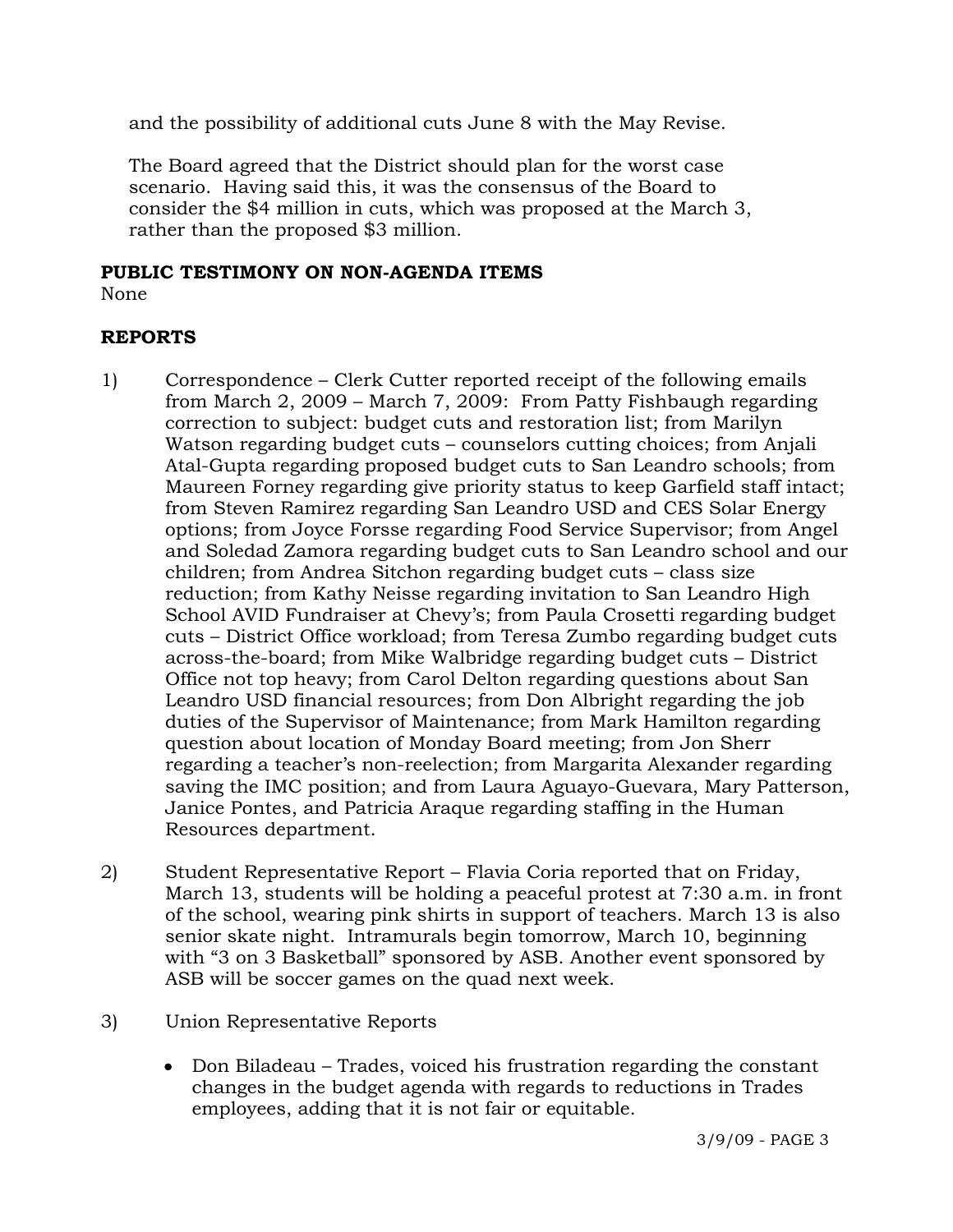- Billy Campbell Teamsters, echoed Mr. Biladeau's frustration on the numerous versions of the budget. He urged the Board to keep the maintenance staff in tack and make cuts "higher on the ladder."
- Jan Nuño- San Leandro Managers Association (SLMA), stated that SLMA is urging the Board to keep in mind, when considering budget reductions and bringing back personnel, to be sure to reinstate employees from all groups, noting that the administrative staff cannot bear further reductions any more than any other group, and stressing that "the District needs strong and courageous leadership to address all of the needs we have in our schools.
- Jon Sherr San Leandro Teachers' Association (SLTA) president urged the Board to make responsible, but substantial administrative cuts at the District Office. He challenged the Board to do what the community, teachers, and what the Board has stated that should be the goal of this process, "to keep the cuts as far away from the classroom and services that the kids need and deserve."

 Carol Delton, SLTA's representative to the Budget Advisory Committee, referred to a previous budget presentation highlighting cost savings measures that has prevented the District from taking mid-year cuts this year, and positive fund balances that might be considered for "sweeping" under Budget Trailer bill SBX34.

- 4) Superintendent's Report Superintendent Lim asked for clarification regarding the Board's decision to identify \$4 million in reductions and the impact in terms that what has been agendized and included in the Board packet this evening. In response, Assistant Superintendent Potmesil noted that reductions being considered tonight were for classified employees and were not required to meet the March 15 deadline; however with regards to certificated employees, Mr. Potmesil indicated that in order to meet the March 15 deadline, the Board would need to make a decision no later than the March 12 Special Board meeting.
- 5) Board Committee Reports
	- Communications Mr. Almonte reported that the committee met on March 4, and continued their discussion and review of the draft communication regarding the District's state fiscal crisis.
	- Eden Area Regional Occupational Program (ROP) Mr. Almonte reported that the Council met on March 5, 2009, and approved the Second Interim Report; adopted Resolution #375: Week of the School Administrator; and approved the adoption and second reading of Policy Handbook changes to several policies.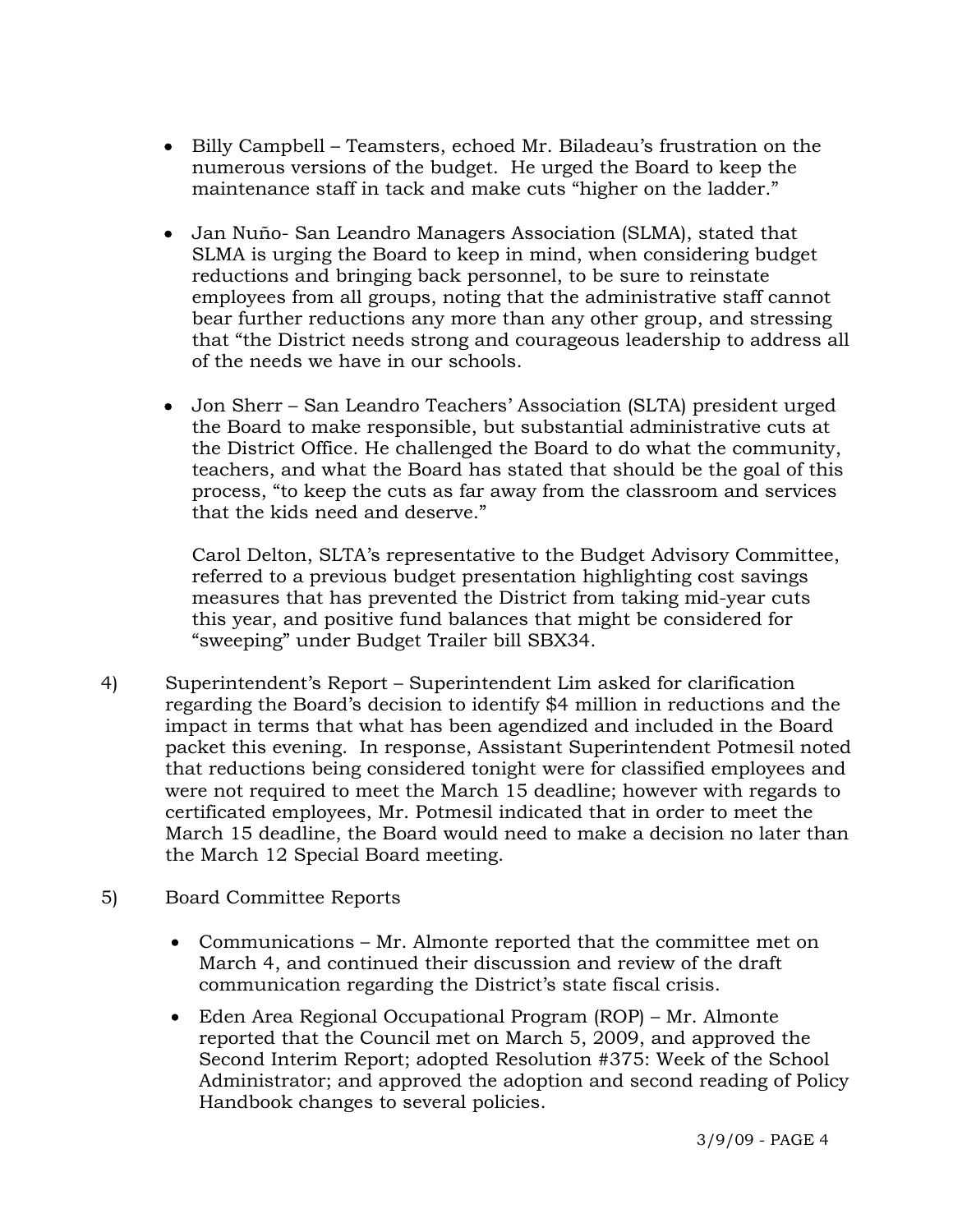• Facilities/Technology - Mrs. Cutter reported that the committee met on March 5, 2009, and discussed consultant services contracts with J. Randall & Associates for roofing inspection services at the 9th Grade Campus and at the Career Technical Education Shops Building Modernization; and the McKinley Elementary School C13 restroom renovation which are scheduled to come to the Board for consideration on March 17. The Project Stabilization Agreement (PSA) authority over Professional Engineering Services was also discussed.

## **ACTION ITEMS**

### Human Resources

2.1-A Adopt Resolution #09-19, Reducing and/or Eliminating Specially Funded and General Funded Classified Services

> To begin the discussion process, a motion was made by Mrs. Cutter and seconded by Ms. Mack-Rose to adopt Resolution #09-19, Reduction and/or Eliminating Specially Funded and General Funded Classified Services.

# **PUBLIC COMMENT**

- Donna Vinita, Labor Relations Representative for the California School Employees Association (CSEA), addressed the Board regarding CSEA personnel cuts being proposed.
- Claire McKean felt that the District Office is not "sharing the pain" and urged the Board to take a little off the top before looking at CSEA personnel.
- Carol Alverez felt very discouraged, noting that previously recommended cuts had been reinstated and that the remaining recommendations were not across-the-board or equitable.
- Paul Nicovich, whose duplicating position is being recommended to be reduced by 50%, described the services that he provides District-wide, ranging from duplication to the mail room.
- Joyce Forsse urged the Board to reconsider their decision and retain the Supervisor of Food Service.
- Janice Pontes addressed the elimination her position "Personnel Secretary I, and asked the Board to reconsider eliminating any positions in Human Resources.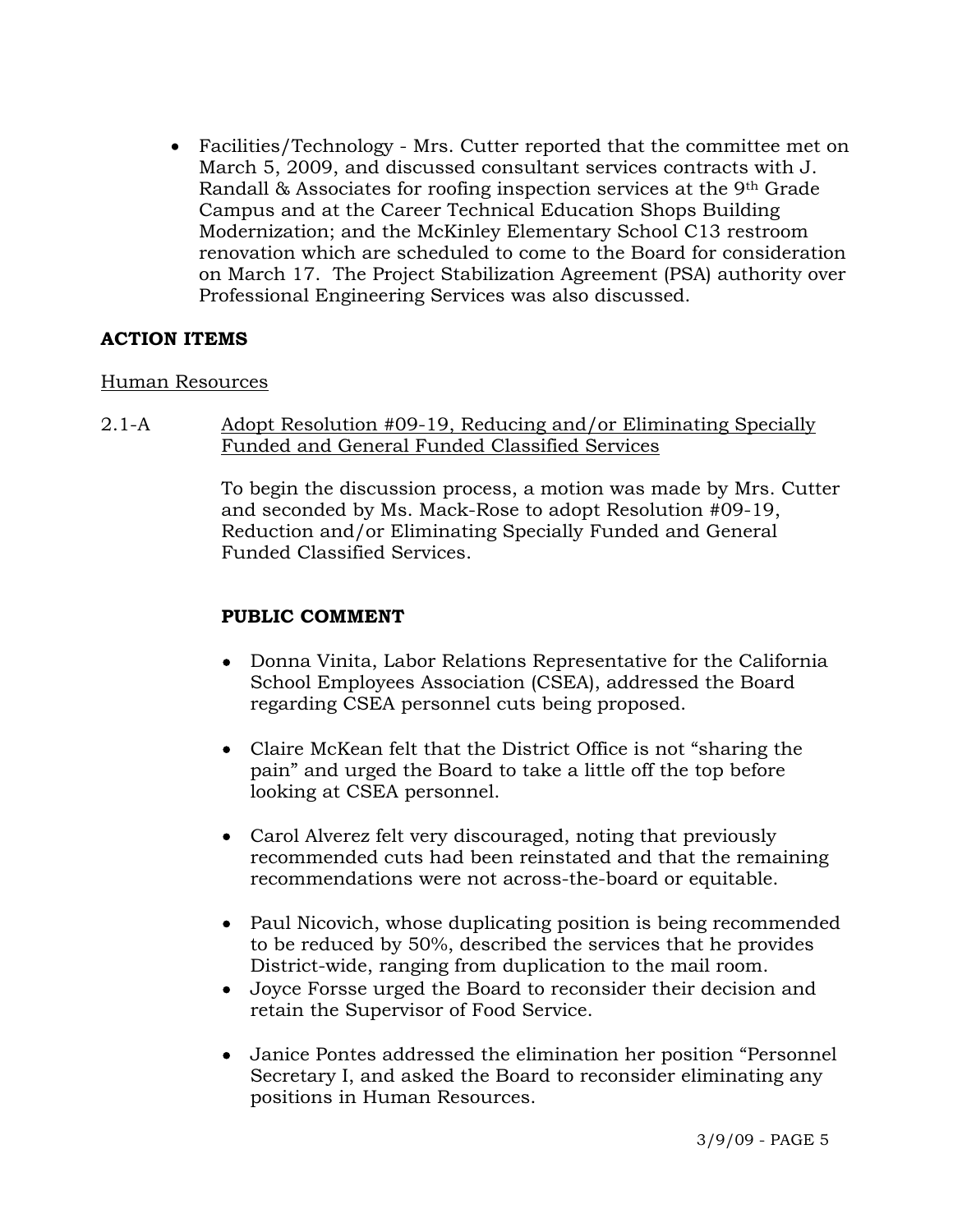After hearing public comments and having an in-depth discussion, Mrs. Prola suggested that 1.50 FTE (Craft Maintenance Helper Lead (.50) and the Glazier (1.0) be removed from the list.

On a motion made by Ms. Mack-Rose and seconded by Mrs. Prola to amend Resolution #09-19 with the removal of 1.5 FTE maintenance positions failed, due to a tie 3-3 vote. Trustees Mack-Rose, Prola (via teleconference), Katz-Lacabe voting yes. Trustees Cutter, Almonte, Sullivan voting no. Trustee Hague was absent. Trustee Prola voting via teleconference.

A motion was then made by Mrs. Cutter and seconded by Mr. Almonte to adopt Resolution #09-19 as presented, which also failed, due to a 3-3 tie vote. Trustees Cutter, Katz-Lacabe, Prola (via teleconference) voting yes; Trustees Almonte, Mack-Rose, and Sullivan voting no.

The Board then agreed by consensus to direct the Superintendent to prepare a new resolution enumerating additional particular kinds of services to be reduced or eliminated that included all certificated administrators at the District Office, elementary school specialists, and middle school vice principals) and bring it to the March 12 special Board meeting.

Assistant Superintendent Chin-Bendib explained that the deadline to submit the 2008-09 Second Interim Report is on or before March 15, 2009. Because this report requires fiscal solvency for 2009-10 and 2010-11, the Board needed to approve the budget reductions as presented and approve the flexibility transfers on March 17, 2009.

Mr. Katz-Lacabe asked that the Board reconsider Resolution #09-19. On motion made by Mrs. Cutter and seconded by Ms. Mack-Rose, the Board adopted Resolution #09-19, Reducing and/or Eliminating Specially Funded and General Funded Classified Services by a 5-1 vote. Trustee Prola voting via teleconference, with Trustee Almonte opposed and Trustee Hague absent.

### Business, Operations

# 4.1-A Ongoing Budget Reductions for 2009-10 and 2010-11

# **PUBLIC COMMENT**

• Madeline Budnick stressed the importance of advocating for public education respect at the state level. She also suggested dropping some of the Adult School classes in favor of other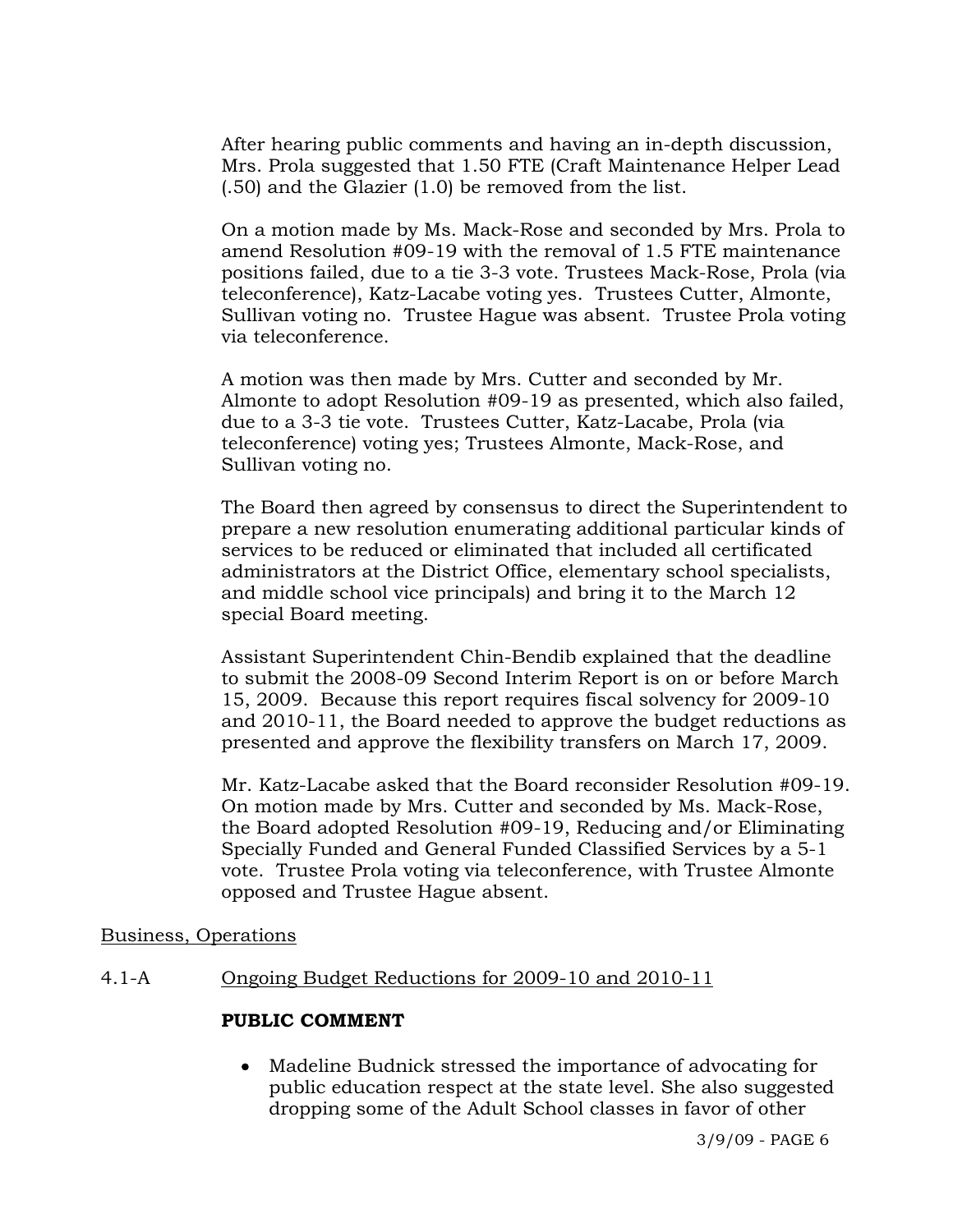positions.

On a motion made by Mrs. Prola and seconded by Mr. Almonte , the Board approved budget reductions of \$3.0 million for 2009-10 and \$3.2 million for 2010-11 by a 5-1 vote. This \$3.2 million will be ongoing until the Board rescinds them when funding occurs. Trustee Sullivan voting no. Trustee Hague absent.

## **CONFERNCE ITEM**

## General Services

# 1.1-CF 2009 California School Board Association Delegate Assembly Election

The Board discussed and considered the submission of a ballot for the 2009 California School Boards Association Delegate Assembly Election.

Following the tallying of the written votes, the Board submitted the ballot for 2009 California School Boards Association Delegate Election, casting a vote for Sarah A. Gonzales (Hayward USD), Jennifer Henry (Dublin USD), Morgan Mack-Rose (San Leandro USD), and Nancy Thomas (Newark USD).

# **INFORMATION ITEMS**

### Educational Services

# 3.1-I 2007-2008 Alameda County Office of Education Williams Report

The Board received for information and review the 2007-2008 Alameda County Office of Education Williams Report.

Mrs. Prola and Ms. Sullivan raised concerns with regards to the 'fair and poor rating" received in the Hazard Materials column of the report. Assistant Superintendent Chin-Bendib said that she would follow-up with Don Albright, the District's Maintenance Supervisor and report back to the Board in the *Confidentially Speaking*.

# **ADDITIONAL SUGGESTIONS AND COMMENTS FROM BOARD MEMBERS**

- Mrs. Cutter asked for and received consensus on the following:
	- 1. Once the budget process has been completed, the Finance Committee will begin working on the budget priorities and restoration process of personnel/programs.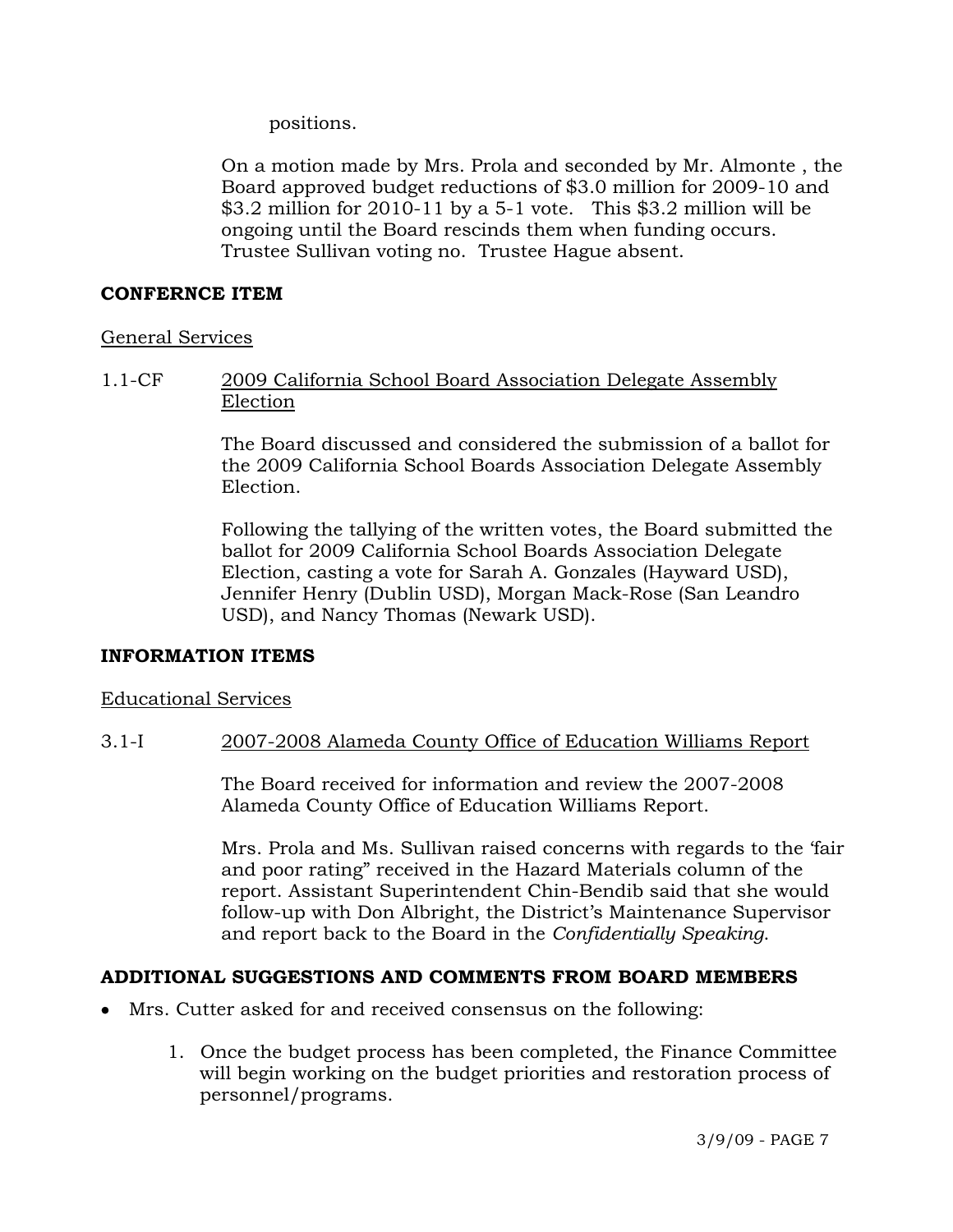- 2. Policy Committee will revisit the Board bylaw regarding Board remuneration when members miss meetings.
- 3. With no current contract in place, the Facilities and Technology Committee will review the District's contract with Davis Street Resource Center.

 Mrs. Cutter congratulated the San Leandro High School basketball team for moving up to the second level in NCS playoffs, and while they fell short against Monte Vista, the team should be proud for their outstanding effort.

• Ms. Mack-Rose would also like staff to explore increased efficiencies i.e. solar opportunities, and removing lawns from the sites in an effort to reduce water waste. Assistant Superintendent Chin-Bendib noted that staff has been and will continue to explore these cost saving and environmental options.

Ms. Mack-Rose would like the District to request that the City of San Leandro absorb the cost of garbage pickup. The Superintendent indicated that she has been in contact with the Mayor and City Manager and that she will follow-up with them.

At the request of Ms. Mack-Rose, the Board agreed by consensus to reestablish a Parcel Tax Ad Hoc Committee to consider bringing a parcel tax to the voters of San Leandro. President Katz-Lacabe appointed Ms. Mack-Rose as chair, along with Mr. Almonte and Mrs. Prola.

• Mr. Katz-Lacabe announced that McKinley would be holding a fundraising auction on Friday, March 13, and encouraged everyone to come out and support the schools.